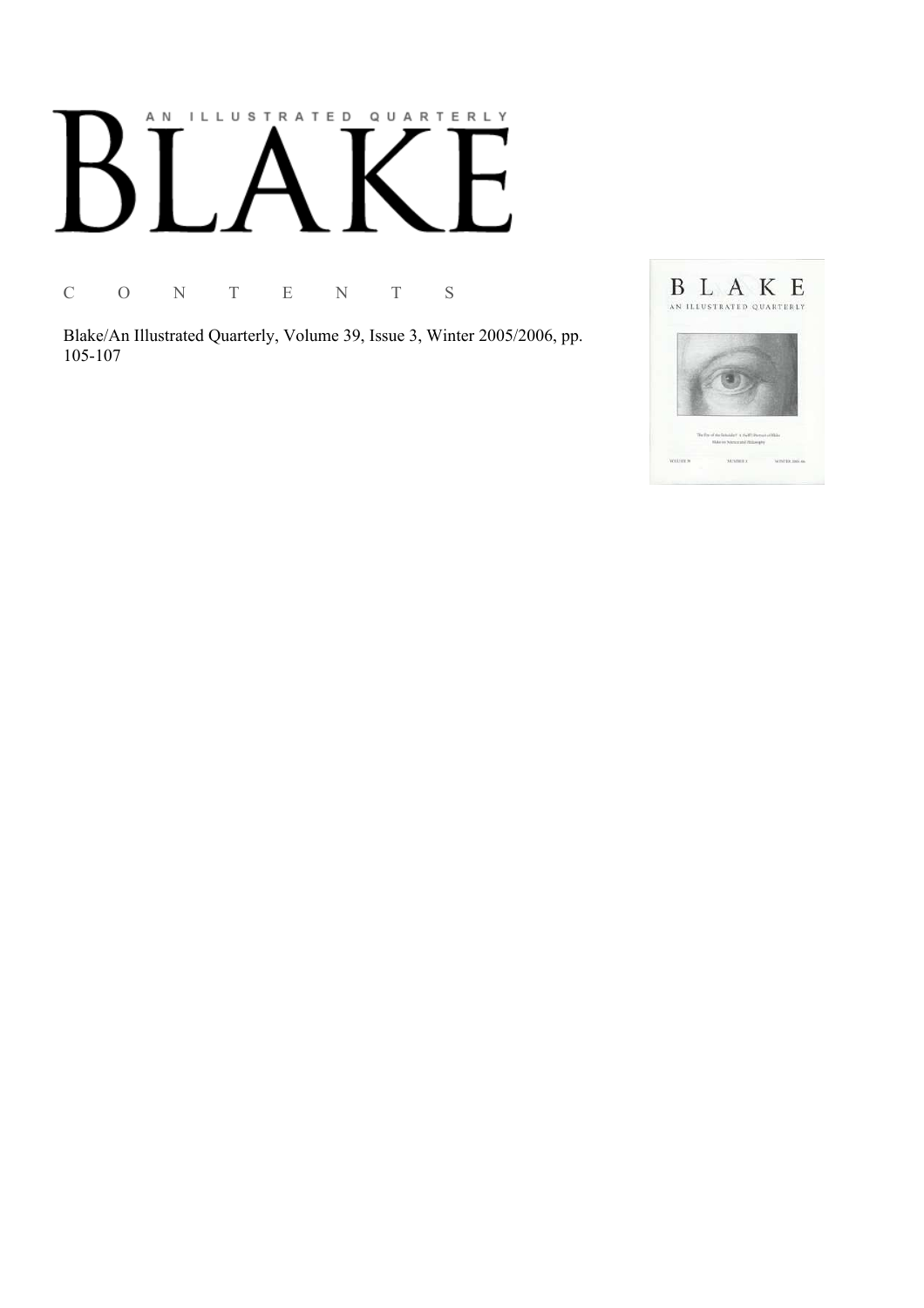# BLAK E

### AN ILLUSTRATED QUARTERLY



The Eye of the Beholder? A (Self?) Portrait of Blake Blake on Science and Philosophy

VOLUME 39 NUMBER 3 WINTER 2005-06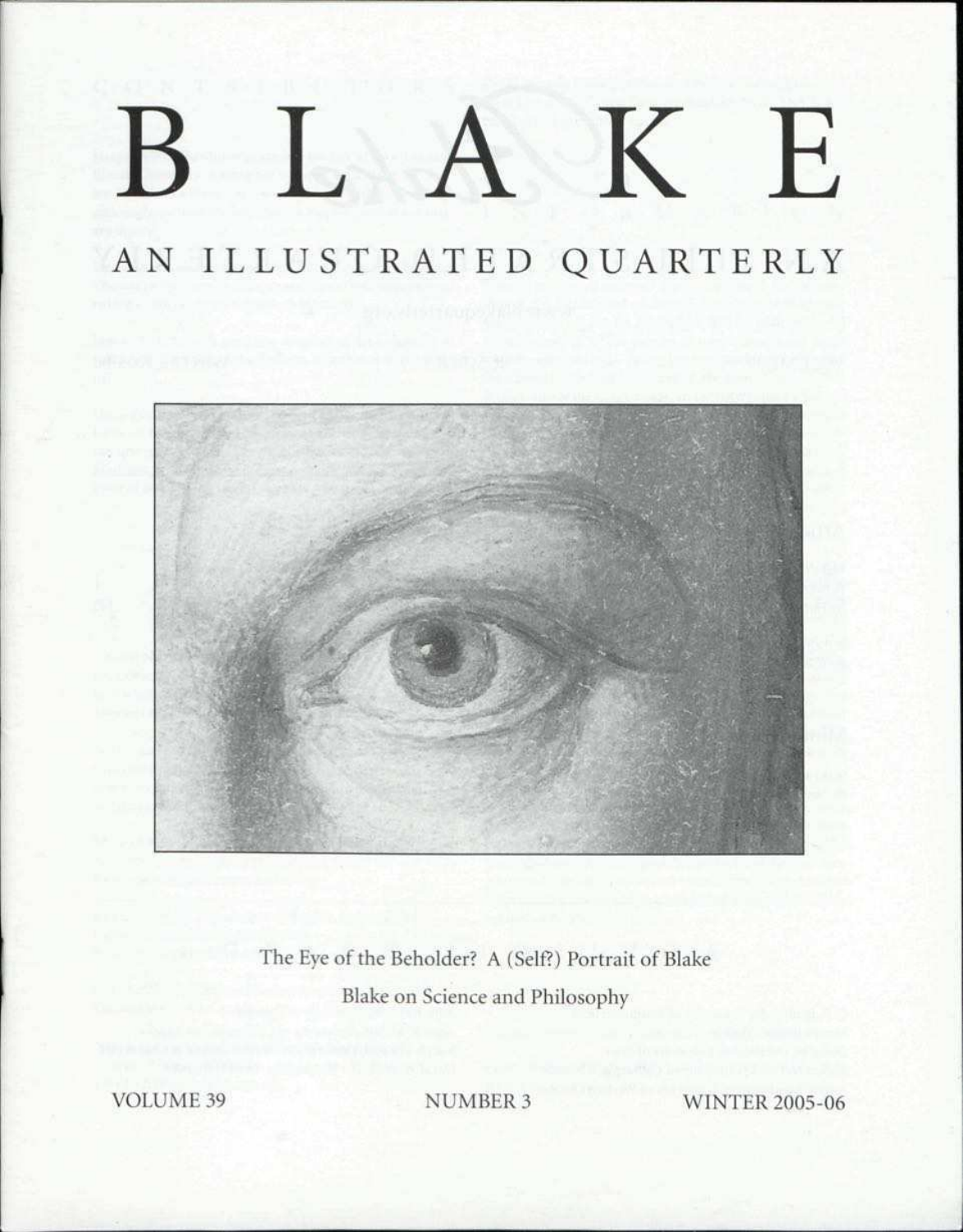

## AN ILLUSTRATE D Q U A R T E R L Y

www.blakequarterly.org

VOLUME 39 NUMBER 3 WINTER 2005-06

#### CONTENT S

| Articles                                                                          |     | Review                                                                                                        |     |
|-----------------------------------------------------------------------------------|-----|---------------------------------------------------------------------------------------------------------------|-----|
| Blake's Resolution to the War<br>Between Science and Philosophy<br>By Harry White | 108 | Morton D. Paley, The Traveller in the Evening:<br>The Last Works of William Blake<br>Reviewed by David Fuller | 140 |
| A (Self?) Portrait of William Blake<br>By Robert N. Essick                        | 126 |                                                                                                               |     |
| Minute Particular                                                                 |     |                                                                                                               |     |
| Blake and the Sheffield Iris<br>By David Groves                                   | 125 |                                                                                                               |     |
|                                                                                   |     |                                                                                                               |     |

### ADVISOR Y BOAR D

G. E. Bentley, Jr., University of Toronto, retired Martin Butlin, London Detlef W. Dorrbecker, University of Trier Robert N. Essick, University of California, Riverside Angela Esterhanuner, University of Western Ontario Nelson Hilton, University of Georgia Anne K. Mellor, University of California, Los Angeles Joseph Viscomi, University of North Carolina at Chapel Hill David Worrall, The Nottingham Trent University